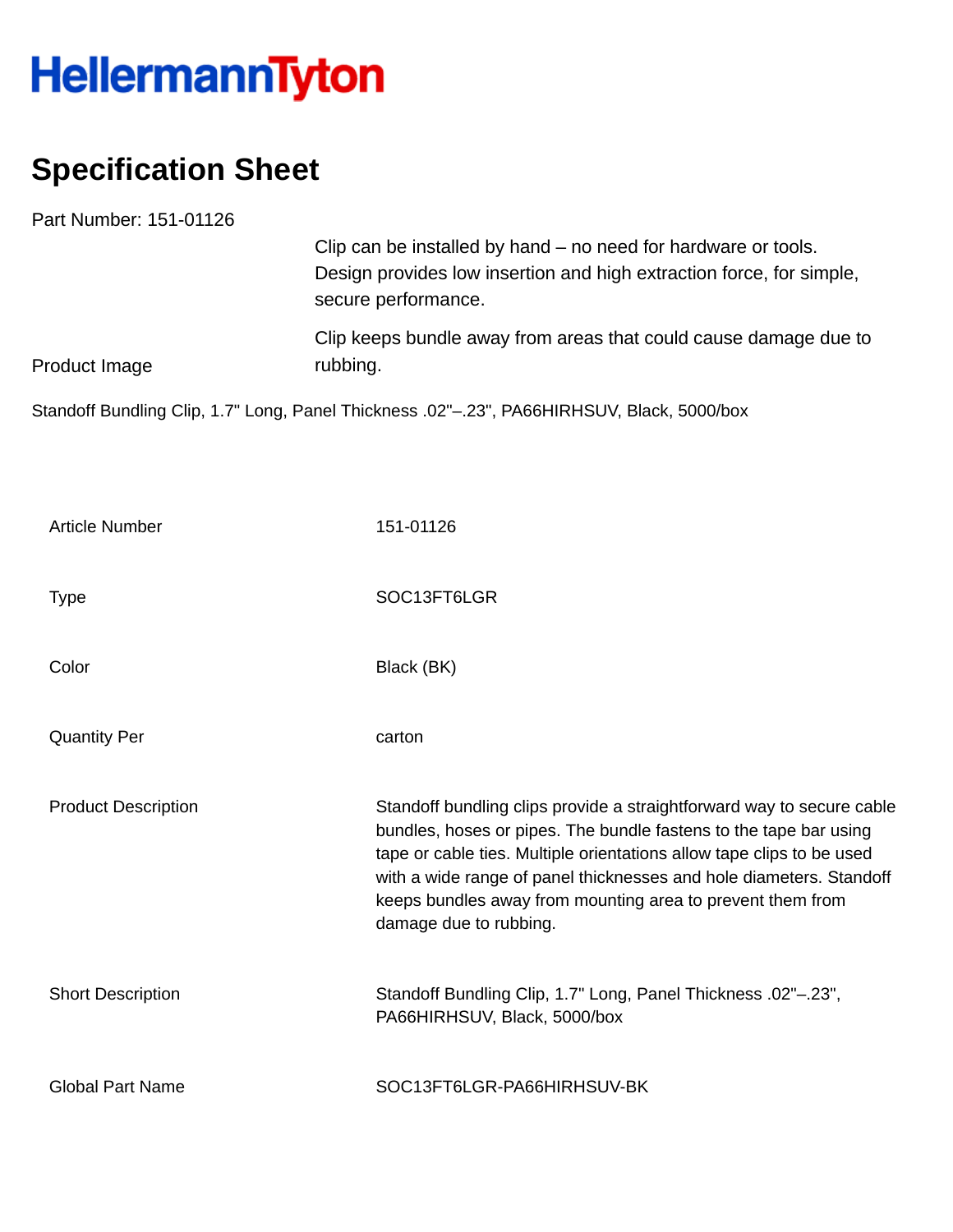| Length L (Imperial)                     | 1.7             |
|-----------------------------------------|-----------------|
| Length L (Metric)                       | 43.2            |
| Offset Length (Imperial)                | 0.8             |
| <b>Offset Length (Metric)</b>           | 20.3            |
| <b>Fixation Method</b>                  | <b>Fir Tree</b> |
| Width W (Imperial)                      | 0.87            |
| Width W (Metric)                        | 22.0            |
| Height H (Imperial)                     | 1.33            |
| Height H (Metric)                       | 33.7            |
| Panel Thickness Min (Imperial)          | 0.02            |
| Panel Thickness Max (Imperial)          | 0.23            |
| Panel Thickness Min (Metric)            | 0.51            |
| Panel Thickness Max (Metric)            | 5.8             |
| Mounting Hole Diameter D (Imperial)     | $0.24 - 0.27$   |
| Mounting Hole Diameter D (Metric)       | $6.1 - 6.9$ mm  |
| Mounting Hole Diameter D Min (Imperial) | 0.24            |
| Mounting Hole Diameter D Max (Imperial) | 0.27            |